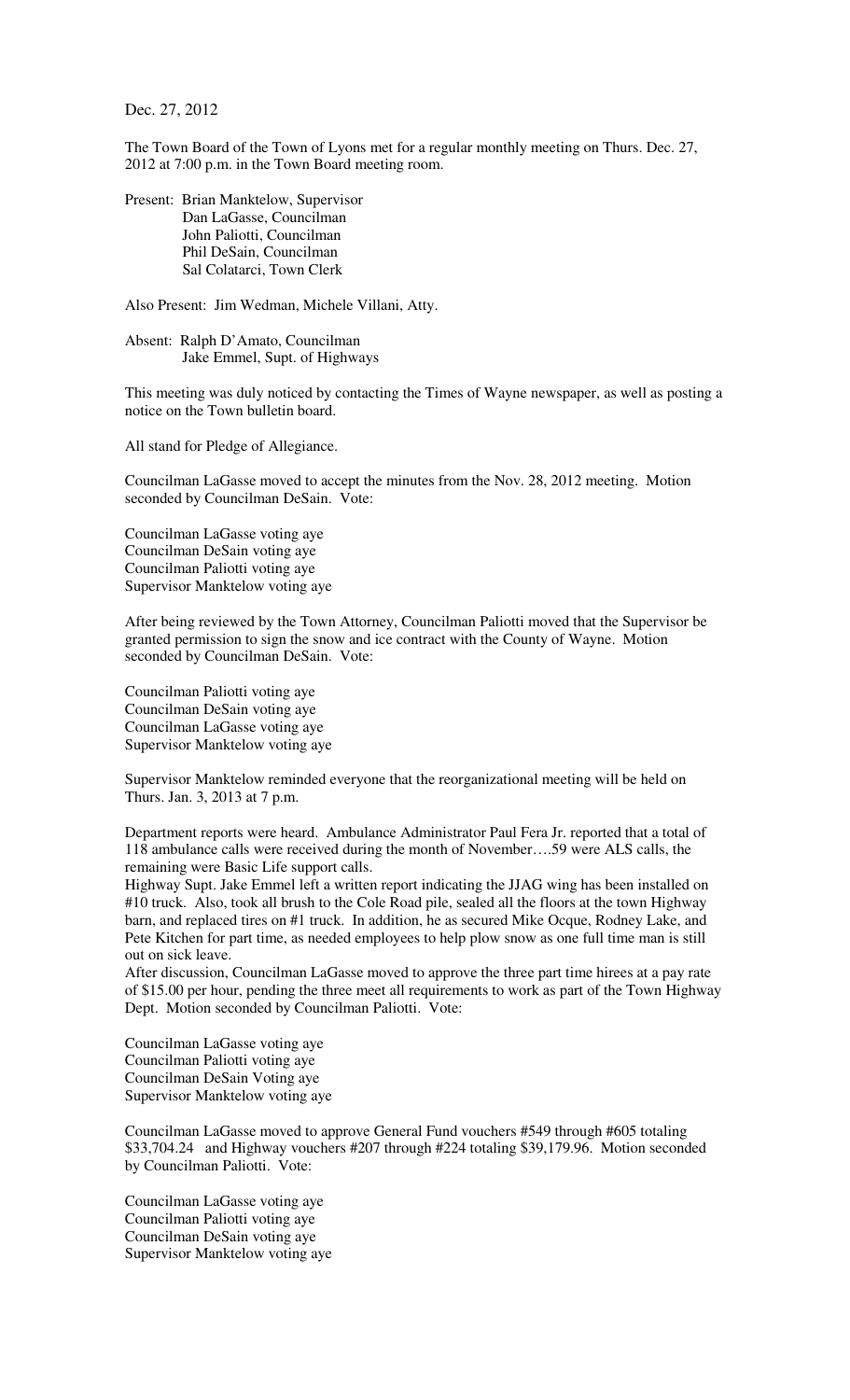Councilman LaGasse moved to close account A380.9- Ambulance service charges receivable for the year 2009; \$72,774.24 . Monies to be transferred from the fund balance to cover closing costs. Motion seconded by Councilman Paliotti. Vote:

Councilman LaGasse voting aye Councilman Paliotti voting aye Councilman Hartwell voting aye Supervisor Manktelow voting aye

Councilman Paliotti then moved the following end of the year transfers:

Increase fund A1410.2 (\$-753.33) town clerk equip. from A1910.4 Insurance available funds

Increase fund A1420.4 (\$-1057.00) attorney cont. from A1910.4 Insurance available funds

Increase fund A1430.4 (-\$77.86) clerk to super. from A1220.4 super. Cont. wrong fund used

Increase fund A3510.4 (-\$229.75) animal control from A1910.4 Insurance available funds

Increase fund A4540.42 (-\$92.56) Amb. Comm. from A4540.41 Amb. Misc. available funds

Increase fund A4540.44 (-\$128.84) Amb. Purchase from A4540.41 Amb. School available funds

Increase fund A4540.45 (-\$366.36) Amb. Vehicle from A4540.41 Amb. Misc. available funds

Increase fund A8810.10 (-\$442.05) Cem per serv from A8810.14 Cem per serv available funds

Increase fund A8810.16 (-\$190.62) Cem per serv. From A8810.18 Cem. Per services available funds

Increase fund A4020.1 (-\$520.00) registrar fees from A1603 Registrar revenues available

Motion seconded by Councilman DeSain. Vote:

Councilman Paliotti voting aye Councilman DeSain voting aye Councilman LaGasse voting aye Supervisor Manktelow voting aye

Councilman LaGasse moved to request a lower speed limit on State Route 14 north between approx. State Route 2001 and State Route 2203, and that the necessary paperwork be forwarded to the County Highway Dept. for review and sent on to the State DOT for final review. Motion seconded by Councilman DeSain. Vote:

Councilman LaGasse voting aye Councilman DeSain voting aye Councilman Paliotti voting aye Supervisor Manktelow voting aye

Councilman LaGasse moved the following: Be it resolved that the Town of Lyons hereby agrees to be a member of, and participate in, the non-Monroe County Municipal School District Program and furnish health benefits for certain of their officers, employees/retirees and COBRA participants through such program and

Be it further resolved that the Town of Lyons, in accordance with section 92-a and 119-o of health benefits through cooperative effort known as the non-Monroe County Municipal School District Program, and further authorizes Brian Manktelow, Lyons Town Supervisor to sign such agreement on behalf of the Town of Lyons.

Motion seconded by Councilman DeSain. Vote:

Councilman LaGasse voting aye Councilman DeSain voting aye